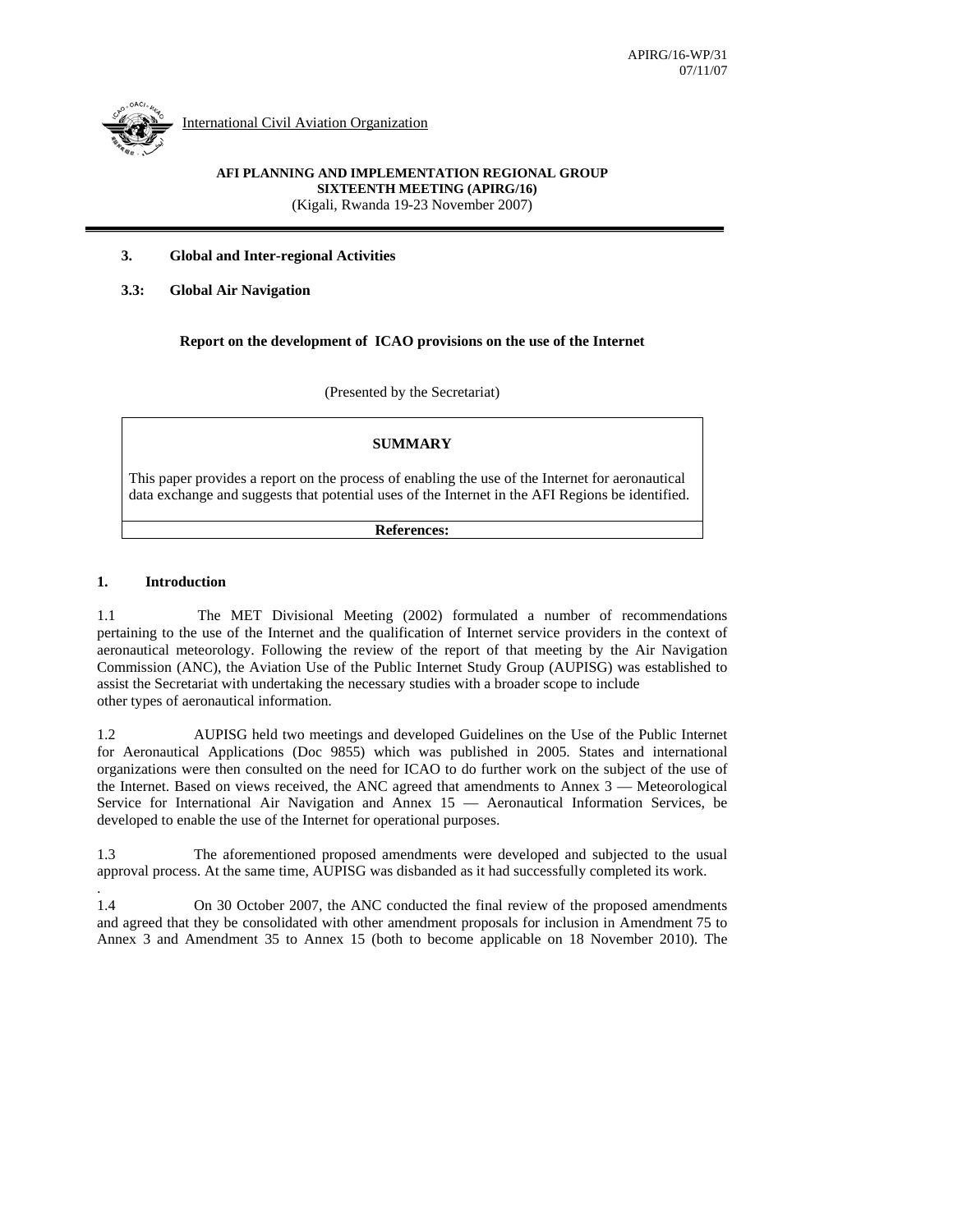- 2 -

aforementioned amendments (as presented in Appendices A and B**)** will be considered by the Council for adoption in the first quarter of 2010.

## **2. Discussion**

2.1 In certain situations, the low level of traffic doesn't warrant implementing dedicated aeronautical fixed service (AFS) facilities. In such cases, the use of other available means of communications like the Internet should be seriously considered.

2.2 The published guidelines (Doc 9855) and the proposed amendments to Annexes 3 and 15 enable States to use the Internet for certain types of aeronautical data exchanges. As Internet is available through commercial Internet service providers and the necessary hardware/ and software are also widely available, States do not need to embark on any significant implementation activities in order to exchange data over the Internet. However, It would be necessary for planning and implementation regional group (PIRGs) to clearly identify places and situations where such uses can be made. It is also be prudent that States become familiar with information security and other related aspects of the Internet to safeguard the integrity of aeronautical information.

## **3. Action by the meeting**

3,1 Based on information provided and the points discussed, the meeting is invited to adopt the following decision:

## **Decision XX/YY: Planning for the use of the Internet in the AFI Regions**

**that the CNS subgroup develop a report on the potential uses of the Internet for aeronautical data exchanges in the AFI Regions in accordance with relevant ICAO provisions.** 

— — — — — — — —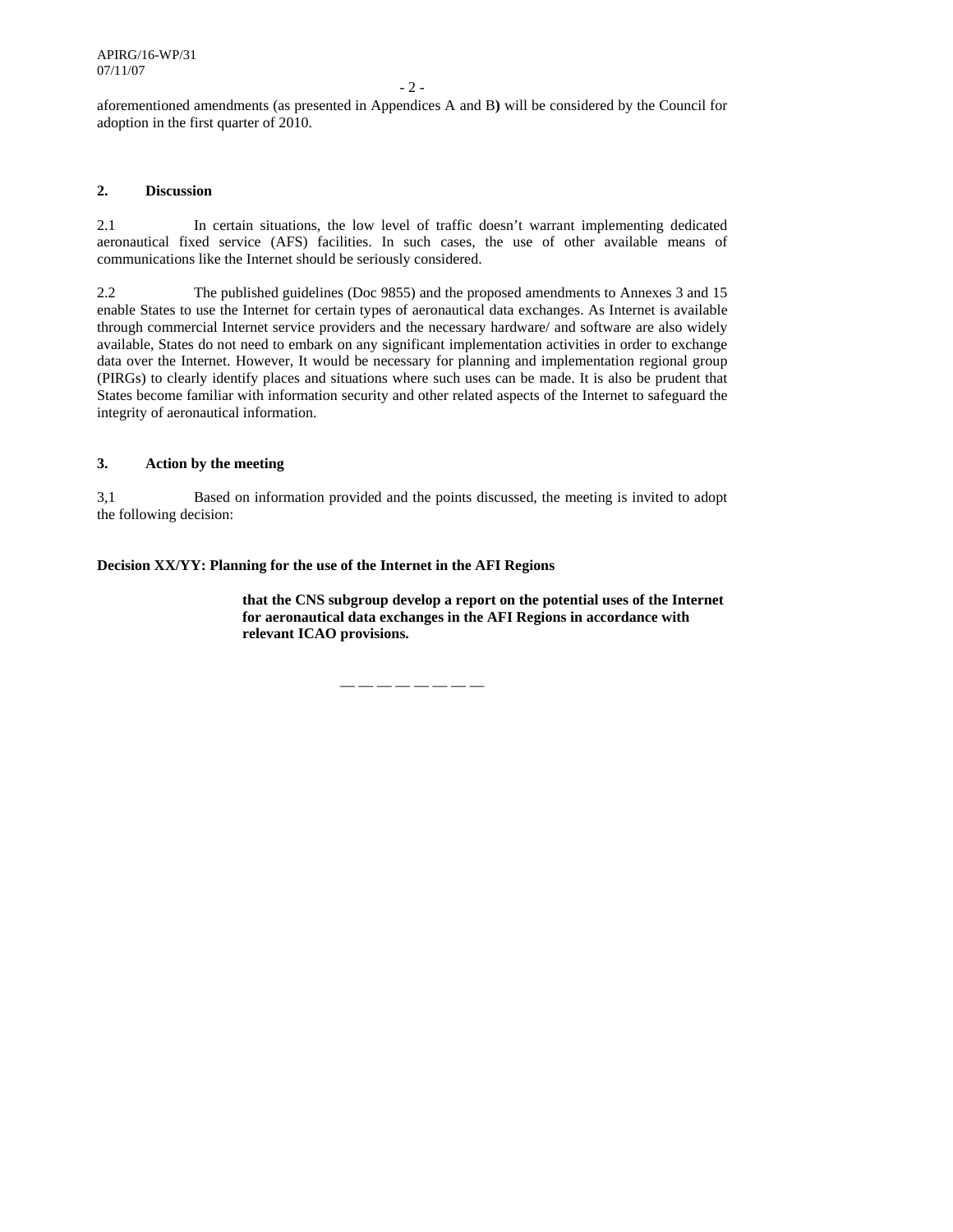#### **Appendix A**

#### **PROPOSED AMENDMENT TO ANNEX 3**

(As per the final review by the Air Navigation Commission on 30/10/2007)

#### **CHAPTER 11. REQUIREMENTS FOR AND USE OF COMMUNICATIONS**

**. . .** 

 $\overline{\mathbf{v}}$  =  $\overline{\mathbf{v}}$  =  $\overline{\mathbf{v}}$ 

**. .** 

#### **11.1 Requirements for communications**

11.1.1 Suitable telecommunications facilities shall be made available to permit aerodrome meteorological offices and, as necessary, aeronautical meteorological stations to supply the required meteorological information to air traffic services units on the aerodromes for which those offices and stations are responsible, and in particular to aerodrome control towers, approach control offices and the aeronautical telecommunications stations serving these aerodromes.

**. . .** 

 11.1.8 Suitable telecommunications facilities shall be made available to permit meteorological offices to exchange operational meteorological information with other meteorological offices.

\_\_\_\_\_\_\_\_\_\_\_\_\_\_\_\_\_\_

 11.1.9 **Recommendation.—** *The telecommunications facilities used for the exchange of operational meteorological information should be the aeronautical fixed service or, for the exchange of non-time critical operational meteorological information, the public Internet, subject to availability, satisfactory operation and bilateral/multilateral and/or regional air navigation agreements.*

 *Note 1.— Three aeronautical fixed service satellite distribution systems providing for global coverage are used to support the global exchanges of operational meteorological information. Provisions relating to the satellite distribution systems are given in Annex 10, Volume III, Part 1, 10.1 and 10.2.* 

 *Note 2.— Guidance material on non-time-critical operational meteorological information and relevant aspects of the public Internet is provided in the Guidelines on the Use of the Public Internet for Aeronautical Applications (Doc 9855).* 

**. . .** 

**11.2 Use of aeronautical fixed service communications and the public Internet — meteorological bulletins**

**Deleted: in alphanumeric format**

Meteorological bulletins containing operational meteorological information to be transmitted via the aeronautical fixed service or the public Internet shall be originated by the appropriate meteorological office or aeronautical meteorological station.

**Deleted:** *Note.— Circuits of the aeronautical fixed service are used for the collection and regional and inter-regional exchanges of operational meteorological information as well as for access to international operational meteorological data banks. Three aeronautical fixed service satellite distribution systems providing for global coverage are used to support the regional and inter- regional exchanges of operational meteorological information. Provisions relating to the satellite distribution systems are given in Annex 10*, *Volume III, Part 1, 10.1 and 10.2.¶*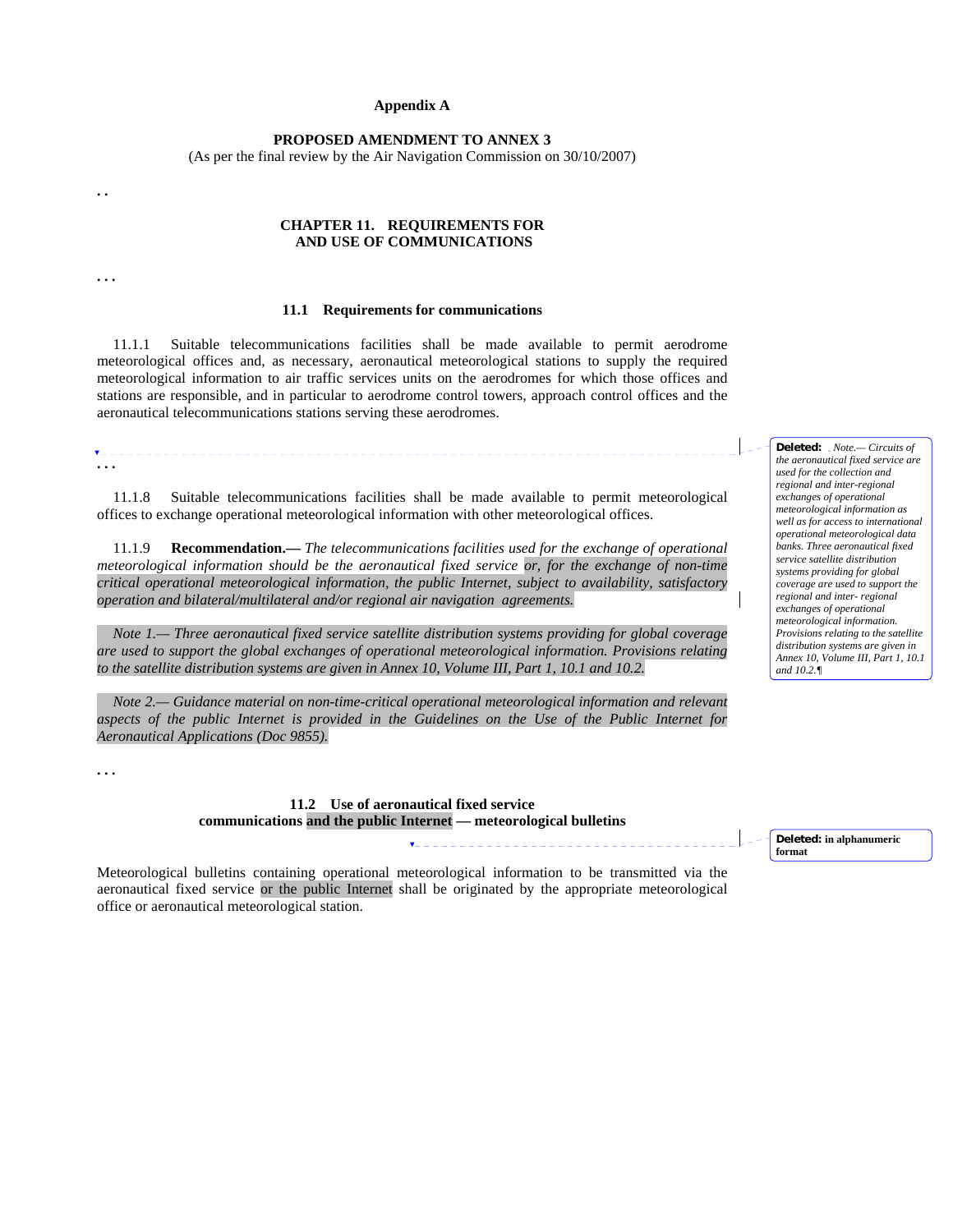*Note.— Meteorological bulletins containing operational meteorological information authorized for transmission via the aeronautical fixed service are listed in Annex 10, Volume II, Chapter 4, together with the relevant priorities and priority indicators.*

**. . .** 

**. . .**

## **APPENDIX 10. TECHNICAL SPECIFICATIONS RELATED TO REQUIREMENTS FOR AND USE OF COMMUNICATIONS**

*(See Chapter 11 of this Annex.)* 

## **2. USE OF AERONAUTICAL FIXED SERVICE COMMUNICATIONS AND THE PUBLIC INTERNET**

## **2.1 Meteorological bulletins in alphanumeric format**

**. . .**

#### 2.1.3 Heading of bulletins

Meteorological bulletins containing operational meteorological information to be transmitted via the aeronautical fixed service or the public Internet shall contain a heading consisting of:

a) an identifier of four letters and two figures;

b) the ICAO four-letter location indicator corresponding to the geographical location of the meteorological office originating or compiling the meteorological bulletin;

c) a date-time group; and

d) if required, a three-letter indicator.

**. . .**

#### **2.2 World area forecast system products**

2.2.1 Telecommunications for the supply of WAFS products

**Recommendation.—** *The telecommunications facilities used for the supply of world area forecast system products should be the aeronautical fixed service or the public Internet*.

**. . .**

2.2.4 Heading of bulletins containing WAFS products

**Deleted:** facilities

**Formatted:** Font: Italic, Complex Script Font: Italic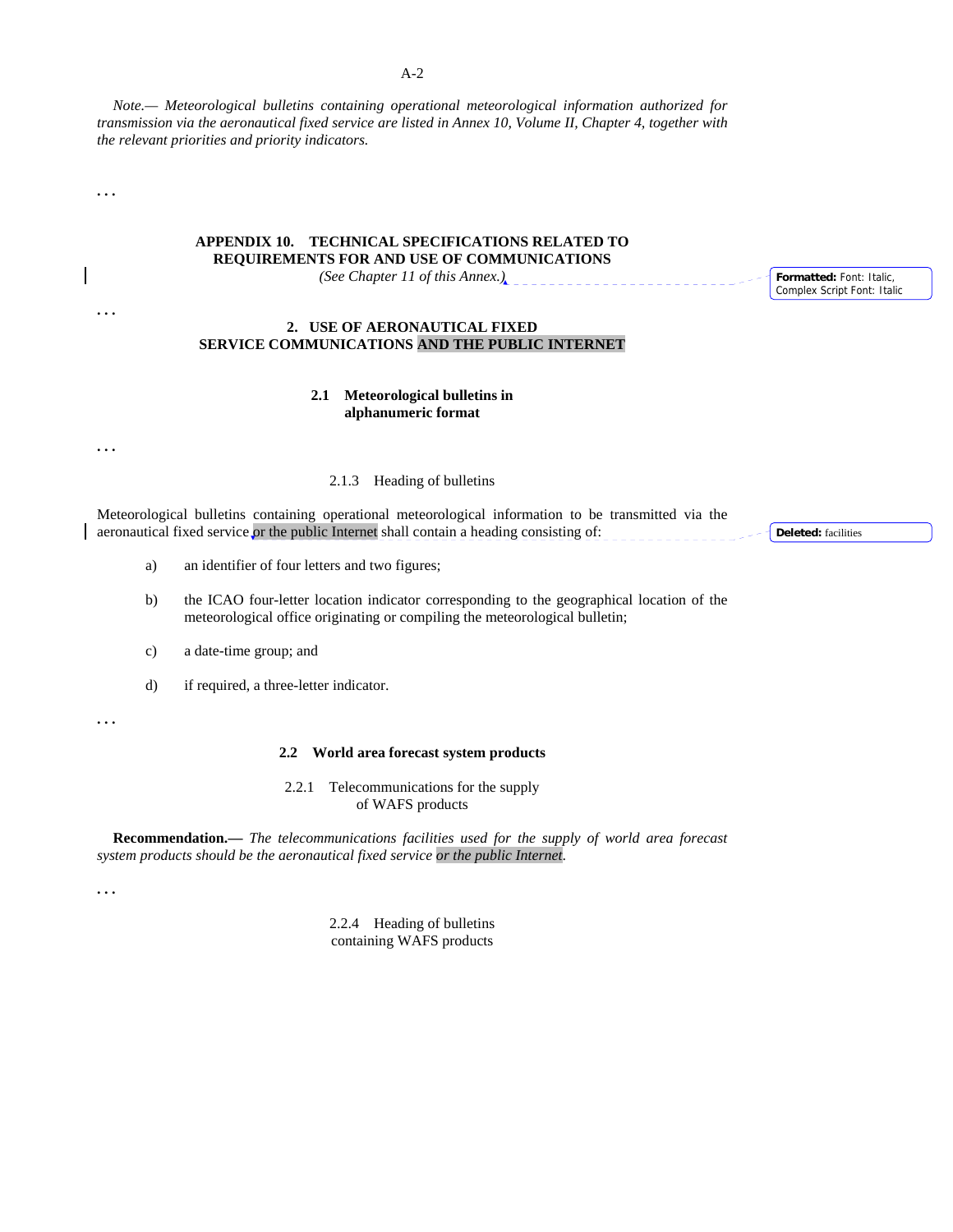| Meteorological bulletins containing WAFS products in digital form to be transmitted via aeronautical |                                              |
|------------------------------------------------------------------------------------------------------|----------------------------------------------|
| fixed service or the public Internet shall contain a heading as given in 2.1.3.                      | $\cdot$ $\vdash$ <b>Deleted</b> : facilities |

— — — — — — — —

 $\overline{\phantom{a}}$